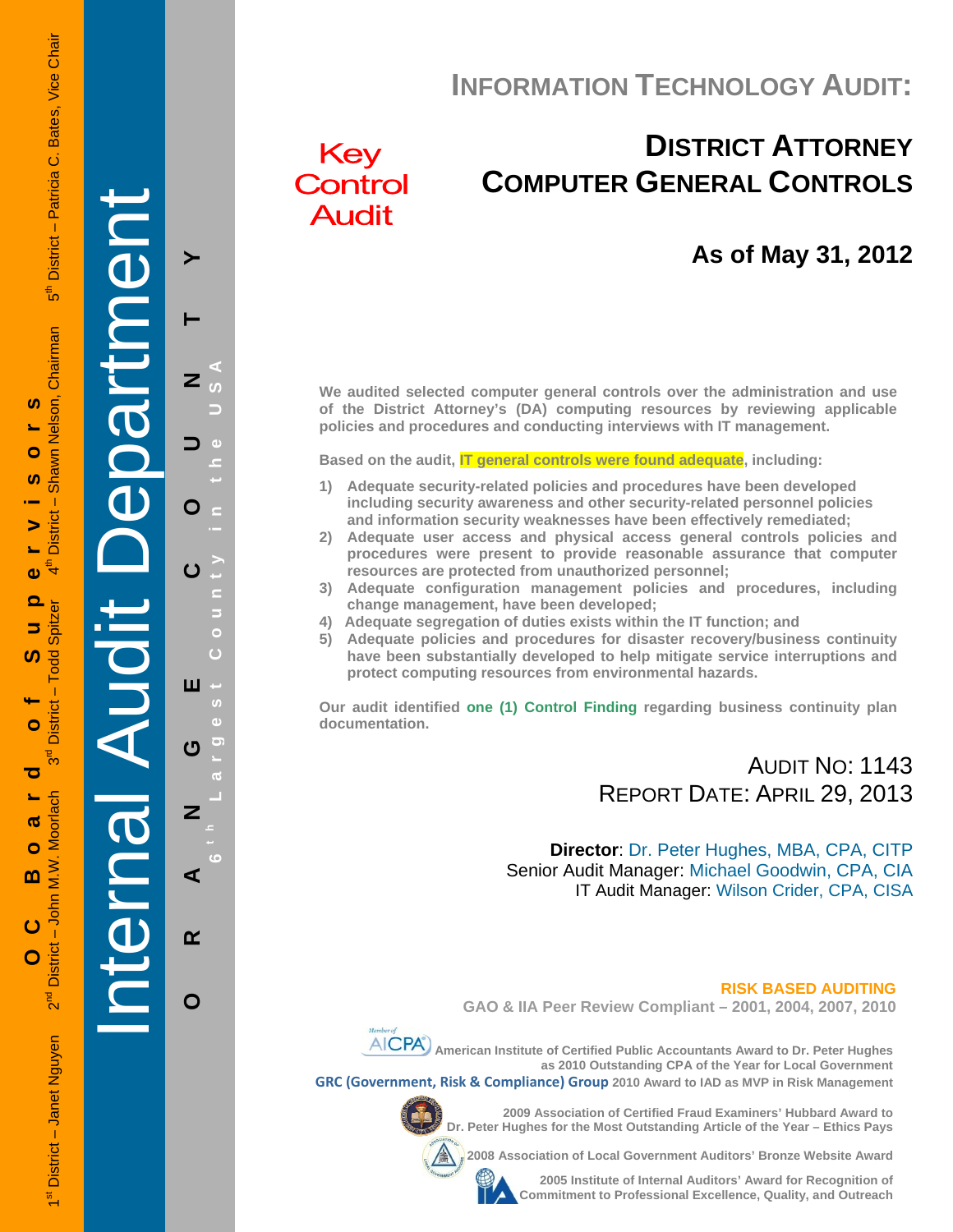# Internal Audit Department

#### GAO & IIA Peer Review Compliant - 2001, 2004, 2007, 2010

**Providing Facts and Perspectives Countywide** 

#### **RISK BASED AUDITING**

| <b>Dr. Peter Hughes</b><br>Director            | Ph.D., MBA, CPA, CCEP, CITP, CIA, CFE, CFF, CGMA<br>Certified Compliance & Ethics Professional (CCEP) |
|------------------------------------------------|-------------------------------------------------------------------------------------------------------|
|                                                | Certified Information Technology Professional (CITP)                                                  |
|                                                | Certified Internal Auditor (CIA)                                                                      |
|                                                | Certified Fraud Examiner (CFE)                                                                        |
|                                                | Certified in Financial Forensics (CFF)                                                                |
|                                                | Chartered Global Management Accountant (CGMA)                                                         |
| E-mail:                                        | peter.hughes@iad.ocgov.com                                                                            |
|                                                |                                                                                                       |
|                                                |                                                                                                       |
| <b>Eli Littner</b>                             | CPA, CIA, CFE, CFS, CISA                                                                              |
| Deputy Director                                | Certified Fraud Specialist (CFS)                                                                      |
|                                                | Certified Information Systems Auditor (CISA)                                                          |
| <b>Michael Goodwin</b><br>Senior Audit Manager | CPA, CIA                                                                                              |

### **Hall of Finance & Records**

12 Civic Center Plaza, Room 232 Santa Ana, CA 92701

Phone: (714) 834-5475

Fax: (714) 834-2880

To access and view audit reports or obtain additional information about the OC Internal Audit Department, visit our website: www.ocgov.com/audit



**OC Fraud Hotline (714) 834-3608**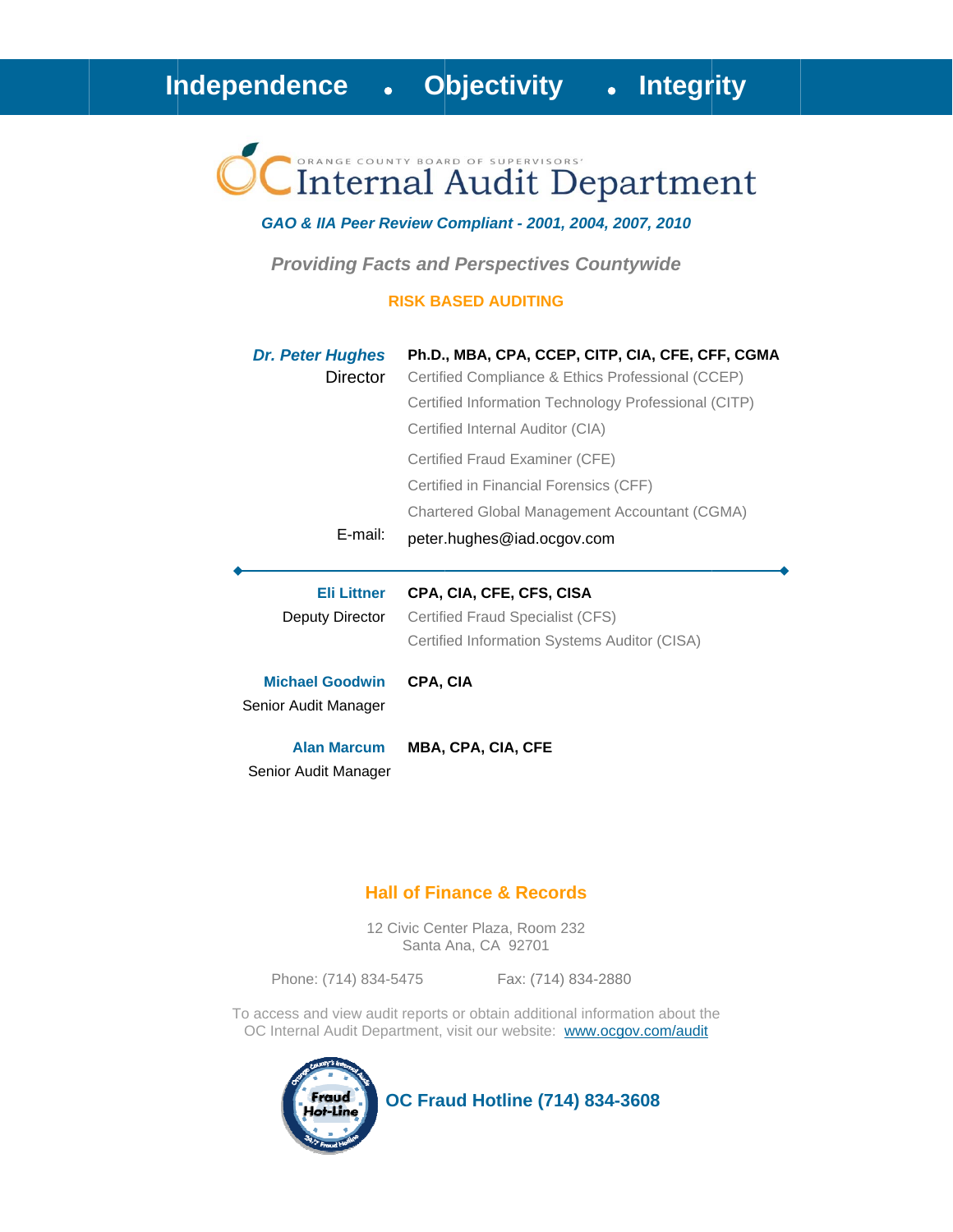## **Letter from Dr. Peter Hughes, CPA**





## **Transmittal Letter**

**Audit No. 1143 April 29, 20 013** 

- **TO:** Tony Rackauckas District Attorney
- FROM: Dr. Peter Hughes, CPA, Director Internal Audit Department
- **SUBJECT:** Information Technology Audit: Computer General Controls District Attorney

We have completed an Information Technology Audit of the District Attorney - Computer General Controls as of May 31, 2012. We performed this audit in accordance with our *FY* 2011-12 Audit Plan and Risk Assessment approved by the Audit Oversight Committee and the Board of Supervisors. Our final report is attached for your review.

Please note we have a structured and rigorous Follow-Up Audit process in response to recommendations and suggestions made by the Audit Oversight Committee (AOC) and the Board of Supervisors (BOS). Our first Follow-Up Audit will begin at six months from the official release of the report. A copy of all our Follow-Up Audit reports is provided to the BOS as well as to all those individuals indicated on our standard routing distribution list.

The AOC and BOS expect that audit recommendations will typically be implemented within six months and often sooner for significant and higher risk issues. Our second Follow-Up Audit will begin at six months from the release of the first Follow-Up Audit report, by which time all audit recommendations are expected to be addressed and implemented. At the request of the AOC, we are to bring to their attention any audit recommendations we find still not implemented or mitigated after the second Follow-Up Audit. The AOC requests that such open issues appear on the agenda at their next scheduled meeting for discussion.

We have attached a Follow-Up Audit Report Form. Your agency should complete this template as our audit recommendations are implemented. When we perform our first Follow-Up Audit six months from the date of this report, we will need to obtain the completed document to facilitate our review.

Each month I submit an **Audit Status Report** to the BOS where I detail any critical and significant audit findings released in reports during the prior month and the implementation status of audit recommendations as disclosed by our Follow-Up Audits. Accordingly, the results of this audit will be included in a future status report to the BOS.

As always, the Internal Audit Department is available to partner with your staff so that they can successfully implement or mitigate difficult audit recommendations. Please feel free to call me should you wish to discuss any aspect of our audit report or recommendation. Additionally, we will request your department complete a **Customer Survey** of Audit Services. You will receive the survey shortly after the distrib bution of our final report.

#### **ATTACHM MENTS**

Other recipients of this report are listed on the OC Internal Auditor's Report on page 4.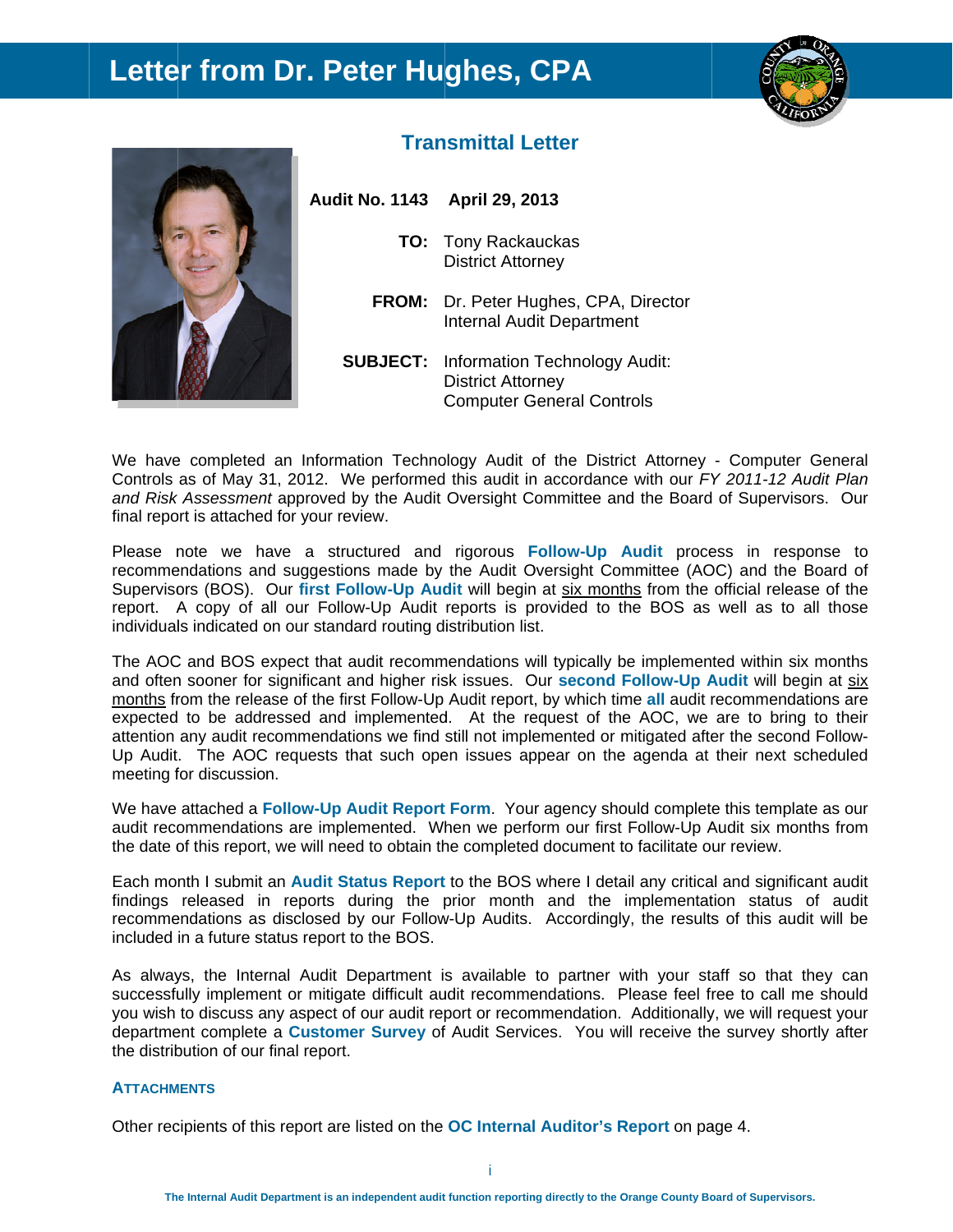# **Table of Contents**



**Information Technology Audit:<br>District Attorney<br>Computer General Controls** Audit No. 1143

As of May 31, 2012

| <b>Transmittal Letter</b>                                                                    |              |
|----------------------------------------------------------------------------------------------|--------------|
| <b>OC Internal Auditor's Report</b>                                                          |              |
| <b>OBJECTIVES</b>                                                                            | 1            |
| <b>RESULTS</b>                                                                               | 1            |
| <b>BACKGROUND</b>                                                                            | $\mathbf{2}$ |
| <b>SCOPE AND METHODOLOGY</b>                                                                 | 3            |
| <b>SCOPE EXCLUSIONS</b>                                                                      | 4            |
| Detailed Results, Findings, Recommendations and Management Responses                         |              |
| Finding No. 1 - Need to Complete Business Continuity Planning Documents<br>(Control Finding) | 9            |
| <b>ATTACHMENT A: Report Item Classifications</b>                                             | 11           |
| <b>ATTACHMENT B: District Attorney Management Response</b>                                   | 12           |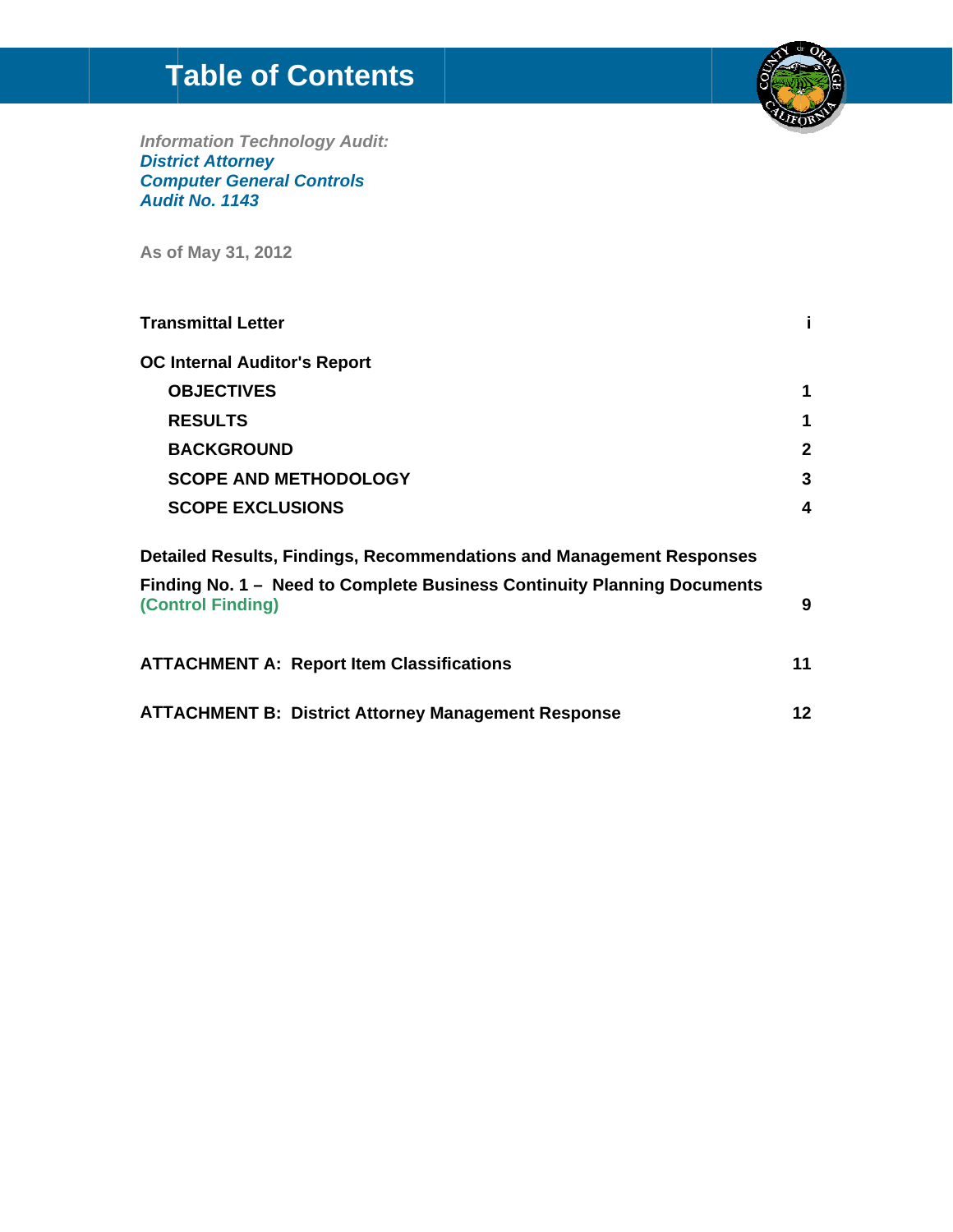

April 29, 2013

#### **Audit No. 1143**

| TO: | Tony Rackauckas          |
|-----|--------------------------|
|     | <b>District Attorney</b> |

FROM: Dr. Peter Hughes, CPA, Director **Internal Audit Department** 

the Hydes

SUBJECT: Information Technology Audit: District Attorney **Computer General Controls** 

#### **Audit Highlight**

The Office of the District Attorney represents the People of California in some civil and in most criminal proceedings. Headed by the District Attorney, the Office has a budget of \$114 million and a staff of 723 including executive managers, attorneys, investigative staff, paralegals and legal support staff, and administrative staff. The Office's 250 attorneys annually prosecute over 80,000 cases.

Our audit found that: 1) adequate security-related policies and procedures have been developed; 2) adequate user access and physical access general controls were present; 3) adequate configuration management policies and procedures have been developed; 4) adequate segregation of duties exists within the IT function; and 5) adequate policies and procedures for disaster recovery/business continuity have been substantially developed and protect computing resources from environmental hazards. We identified one (1) **Control Finding regarding** business continuity plan documents.

#### **OBJECTIVES**

In accordance with our FY 2011-2012 Audit Plan and Risk Assessment approved by the Audit Oversight Committee and Board of Supervisors, we conducted an Information Technology Audit of the District Attorney - Computer General **Controls.** Our audit was conducted in conformance with The Institute of Internal Auditors' International Standards for the Professional Practice of Internal Auditing. The objectives of our audit were to:

- 1. Evaluate the adequacy of DA's security-related policies and procedures including security awareness and security-related personnel policies and information security weaknesses are effectively remediated;
- 2. Evaluate the adequacy of user access and physical access general control policies and procedures to provide reasonable assurance that computer resources are protected from unauthorized personnel;
- 3. Evaluate the adequacy of DA's configuration management policies and procedures to help ensure only authorized programs and authorized modifications are implemented and errors are not introduced into programs when they are developed or subsequently modified;
- 4. Evaluate whether segregation of duties exists within the IT function; and
- 5. Evaluate the adequacy of DA's policies and procedures for disaster recovery/business continuity to help mitigate service interruptions and protect computing resources from environmental hazards.

#### **RESULTS**

Objective #1: Our audit found adequate security-related policies and procedures including security awareness and other security-related personnel policies and information security weaknesses have been effectively remediated. No findings were identified under this objective.

**Objective #2:** Our audit found adequate policies and procedures for user access and physical access general controls that provide reasonable assurance computer resources are protected from unauthorized personnel. No findings were identified under this objective.

Objective #3: Our audit found adequate configuration management policies and procedures. No findings were identified under this objective.

**Objective #4:** Our audit found **adequate** segregation of duties exists in the IT function. No findings were identified under this objective.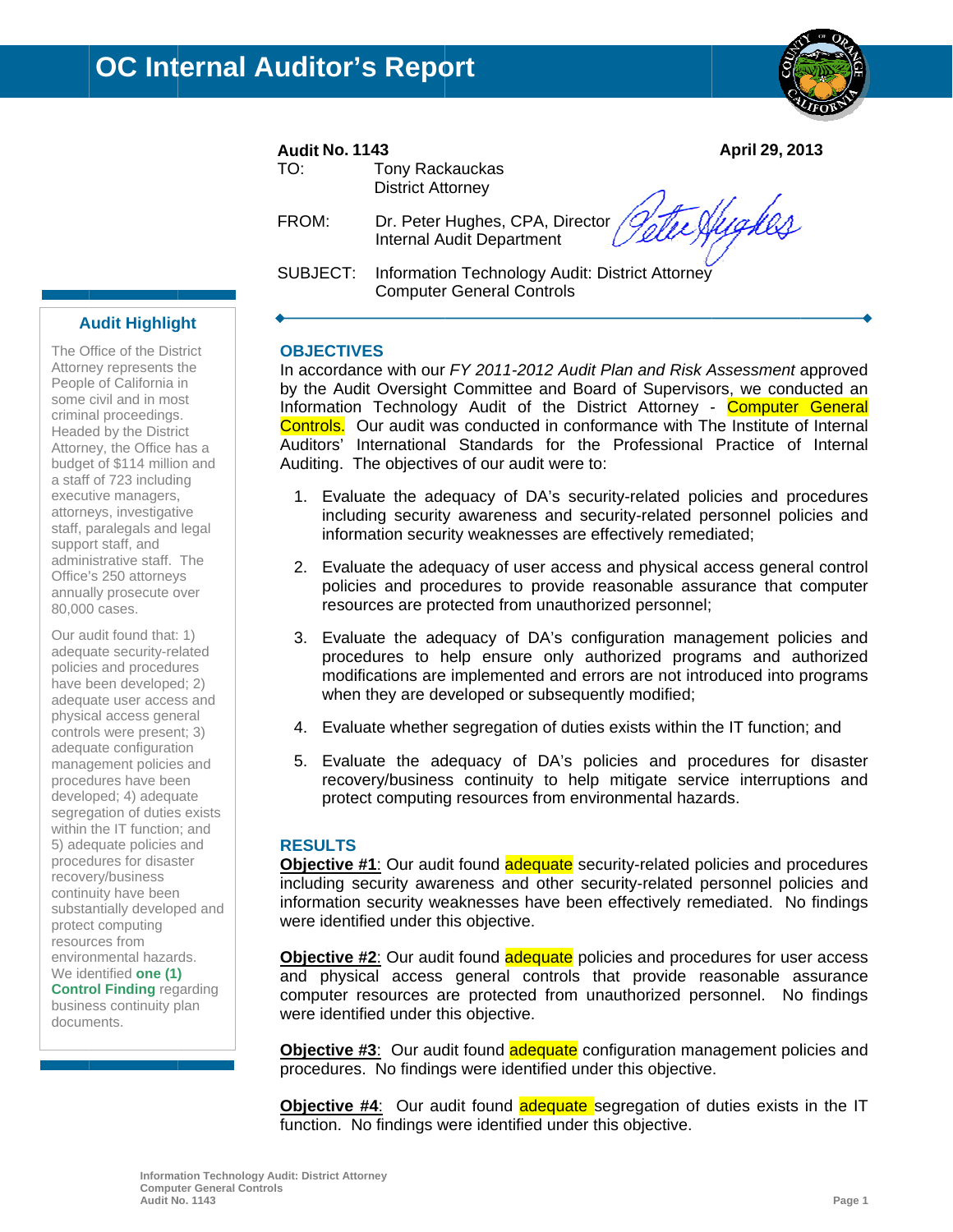

Objective #5: Our audit found that adequate policies and procedures for disaster recovery/business continuity had been substantially developed to help mitigate service interruptions and protect computing resources from environmental hazards. We identified one (1) Control Finding regarding further development of business continuity plan documents.

The following table summarizes our findings and recommendations for this audit. See further discussion in the Detailed Findings, Recommendations and Management Responses section of this report. See Attachment A for a description of Report Item Classifications.

| <b>Finding</b><br>No. | <b>Finding</b><br><b>Classification</b> | <b>Finding</b>                                                                                                                                                                                               | <b>Recommendation</b>                                                                                          | <b>Concurrence</b><br>by<br><b>Management?</b> | Page No.<br>in Audit<br><b>Report</b> |
|-----------------------|-----------------------------------------|--------------------------------------------------------------------------------------------------------------------------------------------------------------------------------------------------------------|----------------------------------------------------------------------------------------------------------------|------------------------------------------------|---------------------------------------|
| 1.                    | <b>Control</b><br><b>Finding</b>        | Need to Complete<br><b>Business Continuity</b><br><b>Planning Documents -</b><br>DA has completed and<br>submitted about 18% of<br>the Business Continuity<br>Plan documents<br>(Phase 1 of 2) to<br>CEO/IT. | DA should make<br>completion of the<br>County's Business<br><b>Continuity Plan</b><br>documents a<br>priority. | Yes                                            | $9 - 10$                              |

#### **BACKGROUND**

The Office of the District Attorney represents the People of California in some civil and in most criminal proceedings. Headed by the District Attorney, the Office has a budget of \$114 million and a staff of 723 including executive managers, attorneys, investigative staff, paralegals and legal support staff, and administrative staff. DA personnel are located in five Justice Centers (Central, Harbor, North, West, and Juvenile) throughout the County. The DA has six divisions:

- 1. Branch Court Operations files felonies and conducts preliminary hearings. Prosecutes all misdemeanors in Orange County's four Adult Justice Centers and handles all juvenile offenders in the centralized Juvenile Court:
- 2. Vertical Prosecutions/Violent Crimes includes DNA, Gangs, GRIP & Gang Injunctions, Homicide, Sexual Assault, and TARGET;
- 3. General Felonies/Economic Crimes includes Consumer/Environmental Fraud, Family Protection, Major Narcotics, Felony Panel, Career Criminal, Insurance Fraud, Public Assistance Fraud, and Major Fraud;
- 4. Special Projects includes DA Projects, High Profile Team, Law & Motion, and Special Prosecutions;
- 5. Bureau of Investigation provides trial preparation assistance, serves as liaison to the local police agencies, and performs the initial investigation in selected cases; and
- 6. Administrative Services provides the human resources, financial, office support, information technology, facilities, and research services to the Office.

DA utilizes a number of key systems including State and Countywide systems including:

- o CMS Case Management System: Used to track all criminal cases prosecuted by the DA;
- BILL DNA Collection: Used to track the data of volunteers who have supplied a DNA sample;  $\circ$
- DNA: Used for crime scene DNA case tracking and DNA evidence tracking; and  $\circ$
- EDC Electronic Directions for Complaints: Used by the County police agencies to upload  $\Omega$ Request for Complaints and supporting documentation.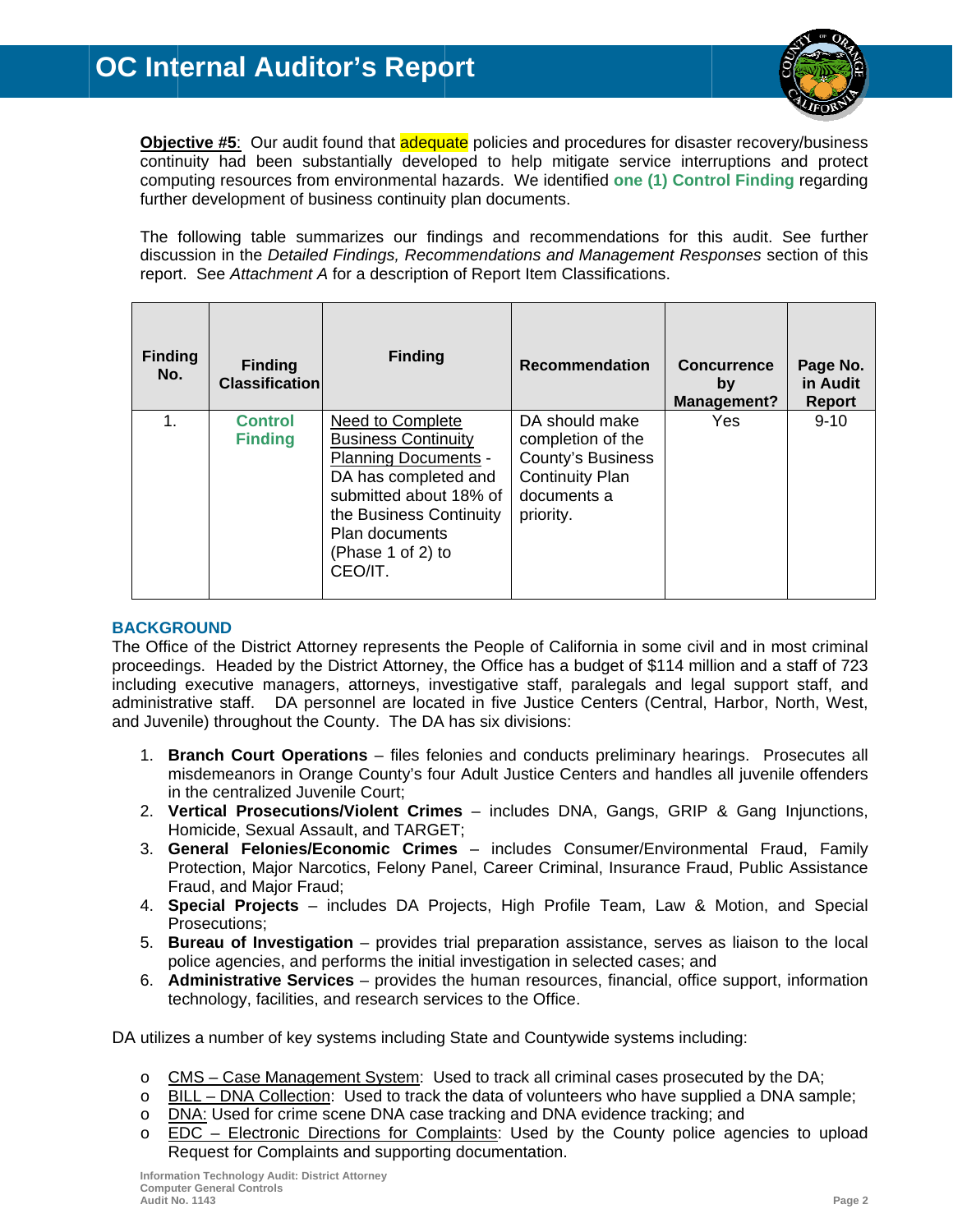

#### **Information Technology Organization**

DA's Information Technology is managed by the Manager of Information Technology, who reports to the Administrative Services Director. DA Information Technology employs seventeen (17) internal staff and is divided into the following three (3) functions:

- 1. Network,
- 2. Application Development, and
- 3. Helpdesk.

#### **SCOPE AND METHODOLOGY**

Our audit evaluated selected general controls (see definition below) policies and procedures over the administration and use of DA's computing resources as of May 31, 2012. Our methodology included inguiry, auditor observation, and a review of policies and procedures over the following:

- 1. The adequacy of DA's security-related policies and procedures including security awareness and other security-related personnel policies and information security weaknesses are effectively remediated.
- 2. The adequacy of general user access and physical access controls over computer resources to provide reasonable assurance that computer resources are protected from unauthorized personnel.
- 3. The adequacy of DA's configuration management policies and procedures to help ensure only authorized programs and authorized modifications are implemented and errors are not introduced into programs when they are developed or subsequently modified.
- 4. The adequacy of segregation of duties within the IT function.
- 5. The adequacy of general controls, primarily DA's policies and procedures, over disaster recovery/business continuity (assess DA's participation with CEO/IT contingency planning project) to help mitigate service interruptions and protect computing resources from environmental hazards.

Definition of Computer General Controls: General controls are the structure, policies, and procedures that apply to an entity's overall computer operations. They create the environment in which application systems and controls operate. If general controls are weak, they severely diminish the reliability of controls associated with individual applications. For this reason, general controls are usually evaluated separately from and prior to evaluating application controls.

Definition of Application Controls: Application controls are the structure, policies, and procedures that apply to separate, individual application systems, such as accounts payable, inventory, payroll, grants, or loans. Application controls help make certain that transactions are valid, properly authorized, and completely and accurately processed by the computer. They are commonly categorized into three phases of a processing cycle:

- Input: Data is authorized, converted to an automated form, and entered into the application in an accurate, complete, and timely manner:
- **Processing:** Data is properly processed by the computer and files are updated correctly; and
- **Output:** Files and reports generated by the application actually occur and accurately reflect the results of processing, and reports are controlled and distributed to the authorized users.

Definition Source: Government Accountability Office (GAO) Federal Information System Controls Audit Manual (FISCAM).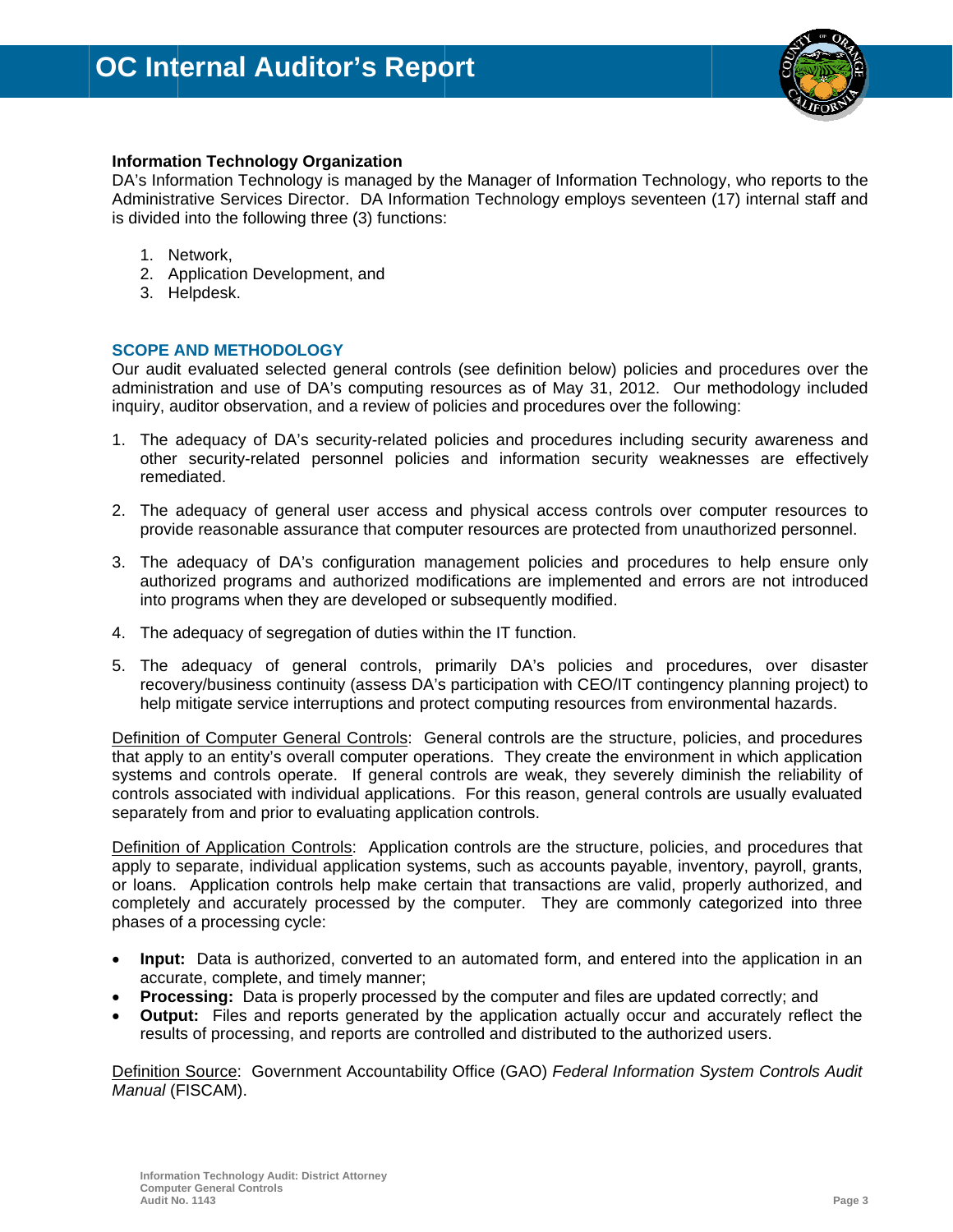

#### **SCOPE EXCLUSIONS**

Our audit did not include an audit or review of the following:

- Application controls.
- Security settings for operating system, file directory, database, and remote access (telecommunication) other than reviewing policy and procedures for their appropriate configuration.
- Status of issues previously identified by other parties (e.g., Foundstone Audits).
- Compliance with laws and regulations applicable to DA including Criminal Justice Information Services (CJIS) Security Policy.
- Controls or processes performed by other parties including CEO/IT data center physical controls, network monitoring, etc.
- Security management control objectives including establishing a security management program, periodically assess and validate risks, monitor the effectiveness of the security program, and ensure that activities performed by external parties are adequately secure.
- Access control objectives including adequately protect information system boundaries, adequately protect sensitive system resources, and implement effective audit and monitoring capabilities.
- Configuration management control objectives including current configuration identification information is maintained, routinely monitor the configuration, update software on a timely basis, and appropriately document and approve emergency changes to the configuration.

#### **Management's Responsibilities for Internal Controls**

In accordance with the Auditor-Controller's County Accounting Manual Section S-2 Internal Control Systems: "All County departments/agencies shall maintain effective internal control systems as an integral part of their management practices. This is because management has primary responsibility for establishing and maintaining the internal control system. All levels of management must be involved in assessing and strengthening internal controls." Control systems shall be continuously evaluated by Management and weaknesses, when detected, must be promptly corrected. The criteria for evaluating an entity's internal control structure is the Committee of Sponsoring Organizations (COSO) control framework. Our Internal Control Audit enhances and complements, but does not substitute for the District Attorney's continuing emphasis on control activities and self-assessment of control risks.

#### **Inherent Limitations in Any System of Internal Control**

Because of inherent limitations in any system of internal controls, errors or irregularities may nevertheless occur and not be detected. Specific examples of limitations include, but are not limited to, resource constraints, unintentional errors, management override, circumvention by collusion, and poor judgment. Also, projection of any evaluation of the system to future periods is subject to the risk that procedures may become inadequate because of changes in conditions or the degree of compliance with the procedures may deteriorate. Accordingly, our audit would not necessarily disclose all weaknesses in the District Attorney's operating procedures, accounting practices, and compliance with County policy.

#### **Acknowledgment**

We appreciate the courtesy extended to us by the District Attorney personnel during our audit. If we can be of further assistance, please contact me directly at 834-5475 or Michael Goodwin, Senior Audit Manager at 834-6066.

#### **Attachments**

Distribution Pursuant to Audit Oversight Committee Procedure No. 1:

Members, Board of Supervisors Members, Audit Oversight Committee Lisa Bohan-Johnston, Director, Administrative Services, District Attorney Mike Kerr, Manager, Information Technology, District Attorney Foreperson, Grand Jury Susan Novak, Clerk of the Board of Supervisors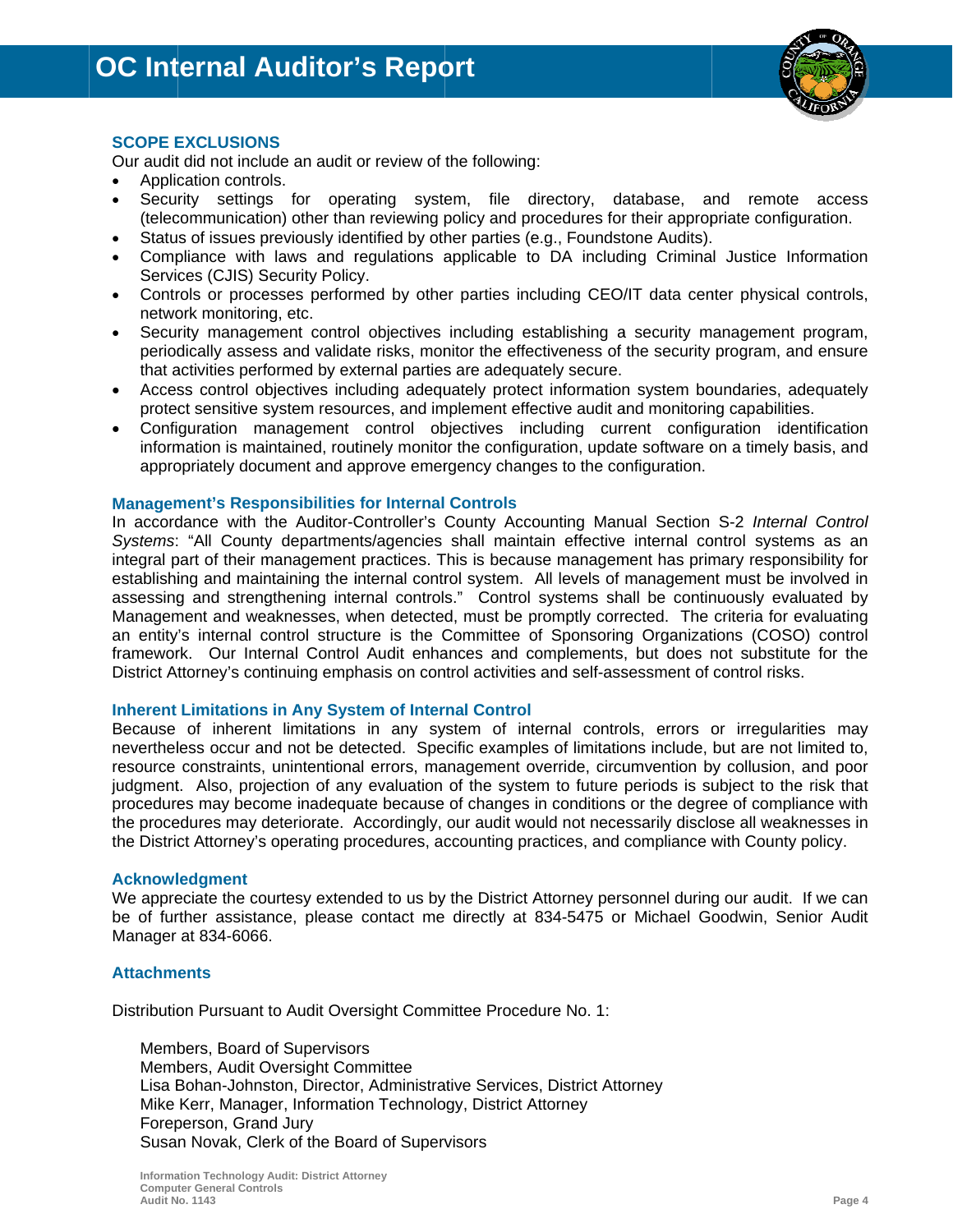

Objective #1: Evaluate the adequacy of DA's security-related policies and procedures including security awareness and other security-related personnel policies and information security weaknesses are effectively remediated.

#### **Work Performed**

To accomplish this objective, we obtained and reviewed DA's security-related policies and procedures including security awareness and other security-related policies. Specifically, we interviewed DA IT staff; reviewed DA security-related policies and procedures including Computer Network Security Management, IT User Guide, Internet Use Policy Agreement, Securing Criminal Justice Information System data, Transmission of Data Security, Computer Network Access, Computer Network Passwords, and DA Employee Separation. In addition, we obtained third party security assessments and reviewed the status of issues and adequacy of the DA's responses.

Our evaluation of the policies and procedures noted that:

- Adequate security control policies and procedures are documented and address:  $\bullet$ 
	- o Security risk assessment:
	- o Purpose, scope, roles, responsibilities, and compliance;
	- o Users can be held accountable for their actions; and
	- o General and application controls.
- Adequate security awareness and other security-related personnel policies are documented  $\bullet$ and address:
	- Security policies are distributed to all affected personnel, including system and  $\circ$ application rules and expected user behaviors;
	- Hiring, transfer, termination, and performance policies address security;  $\circ$
	- o Nondisclosure or security access agreements are required for employees and contractors assigned to work with sensitive information;
	- o Formal sanctions process is employed for personnel failing to comply with security policy and procedures:
	- o Termination and transfer procedures include: exit interviews procedures; return of property, keys, identification cards, passes, etc.; and notification to security management of terminations and prompt revocation of IDs and passwords; and
	- Employee training and professional development.  $\circ$
- $\bullet$ Issues identified by third party security assessments were effectively remediated.

#### **Conclusion**

Based on the work performed, adequate security-related policies and procedures have been developed including security awareness and other security-related personnel policies and information security weaknesses were effectively remediated.

#### As such, we have no findings and recommendations under this audit objective.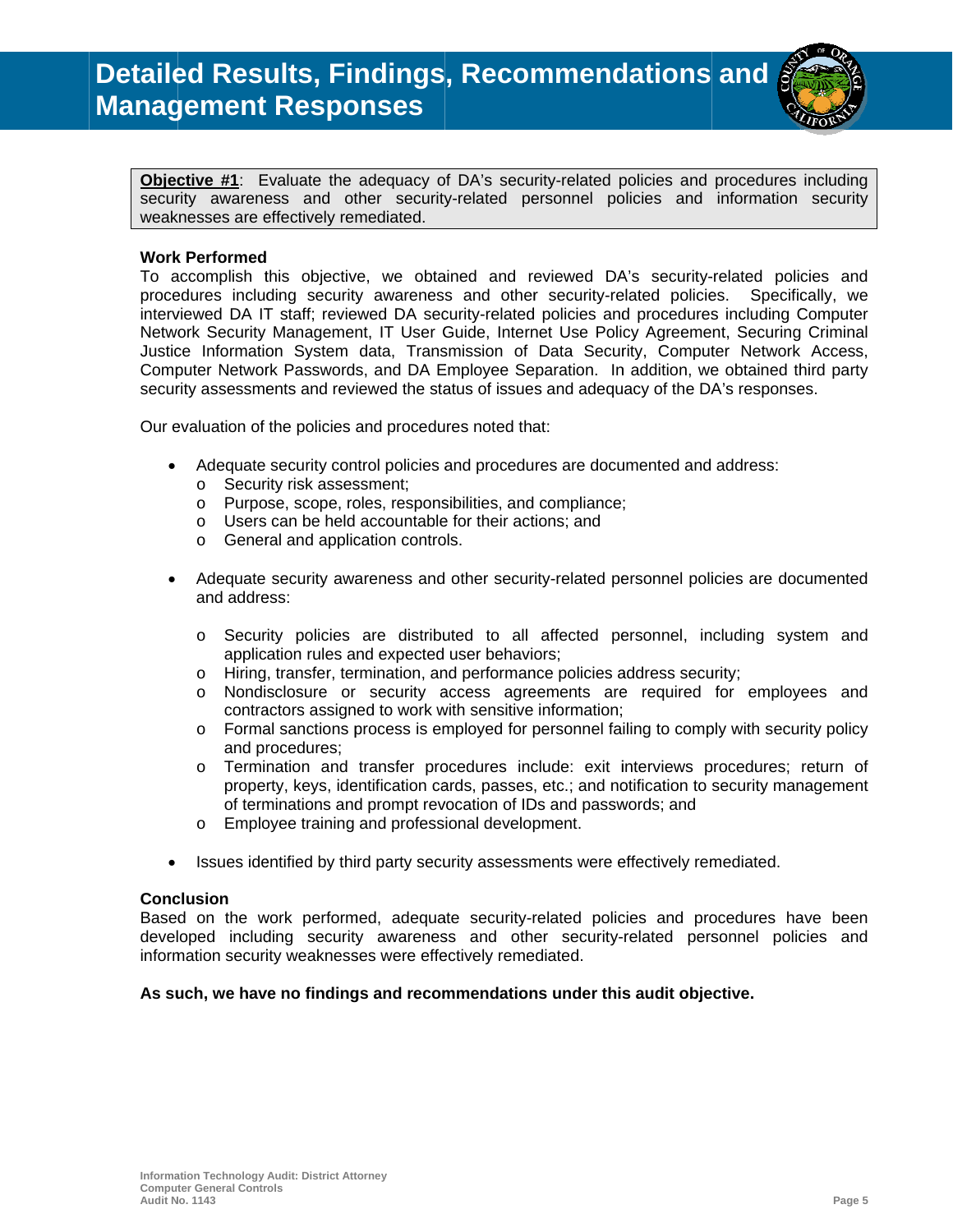

Objective #2: Evaluate the adequacy of user access and physical access general control policies and procedures to provide reasonable assurance that computer resources are protected from unauthorized personnel.

#### **Work Performed**

To accomplish this objective, we audited general computer controls and processes over access to DA's computing resources located at 401 Civic Center and 700 Civic Center buildings. We reviewed system security settings for the District Attorney network. We discussed network system procedures with DA IT staff. We visited the rooms housing DA's computing resources located at 401 Civic Center and 700 Civic Center and observed selected controls for restricting access to DA computing resources. Our evaluation of controls and processes noted that:

- DA implemented adequate identification and authentication mechanisms including network system security settings for accessing DA's computing resources that were appropriate and complied with best practices as follows:
	- Minimum password length:  $\circ$
	- Number of days before system forces system password changes;  $\circ$
	- Number of times password must be changed before a password may be reused;  $\circ$
	- Number of incorrect logon attempts before the account is locked;  $\circ$
	- Length of lock out period; and  $\circ$
	- Length of time incorrect logon count is retained.  $\Omega$
- DA implemented adequate authorization controls.
- Physical controls for restricting access to DA's computing resources located at 401 Civic Center and 700 Civic Center were adequate and included:
	- o Computers reside in locked or otherwise restricted areas;
	- o Combinations, keys, or magnetic card keys are given to authorized personnel;
	- $\circ$  Issuance of combinations, keys, or magnetic card keys is documented and controlled; and
	- o Workstations are logically locked when not in use.
- DA obtained third-party (Foundstone) security assessments and penetration testing between We obtained and reviewed the Foundstone 2008 and 2010 on various applications. assessments and the DA's response to issues identified in the assessments and noted that the DA took appropriate corrective action in response to the assessments.

#### **Conclusion**

Based on the work performed, adequate user access and physical access general controls were present to provide reasonable assurance that computer resources are protected from unauthorized personnel.

#### As such, we have no findings and recommendations under this audit objective.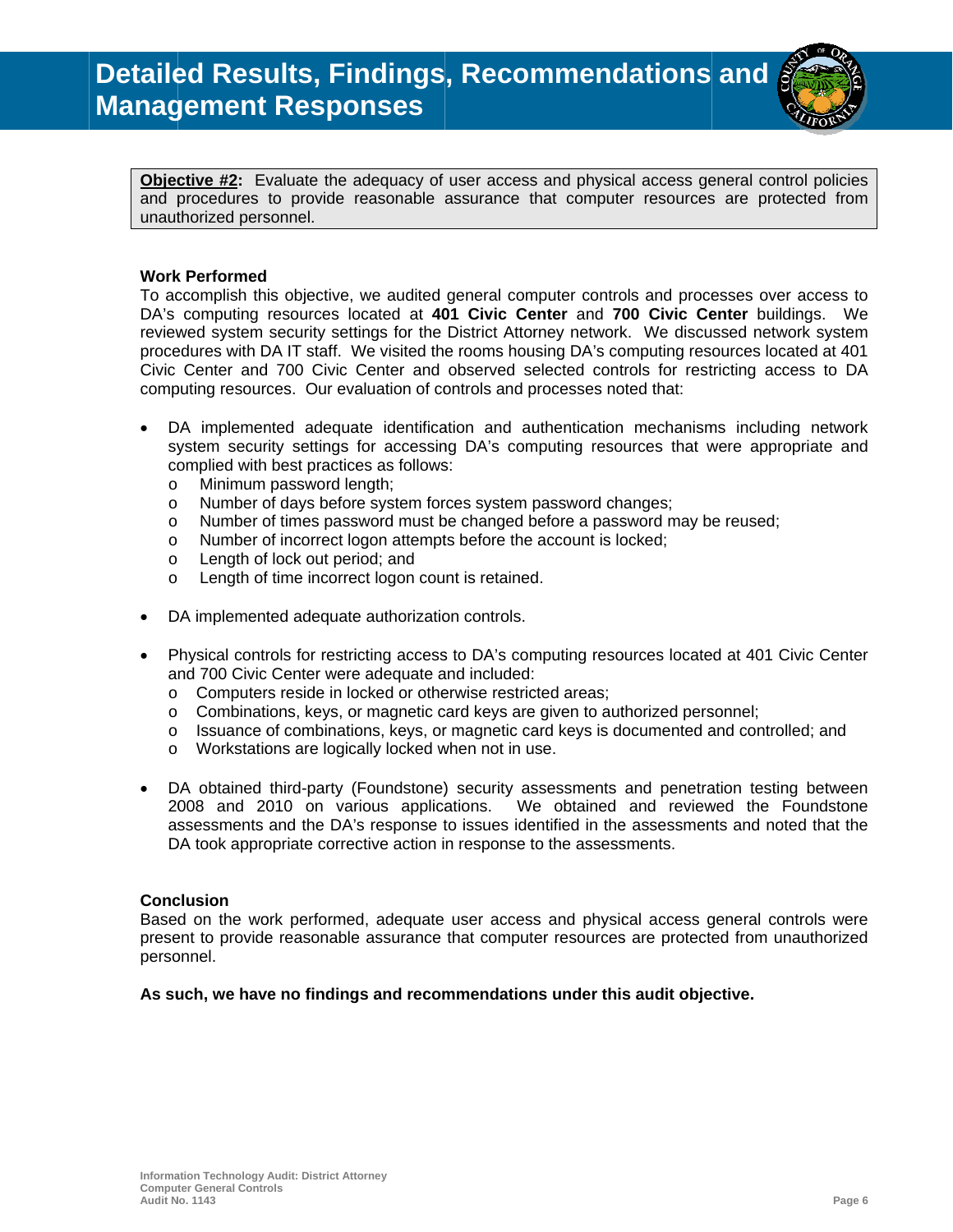

Objective #3: Evaluate the adequacy of DA's configuration management policies and procedures to help ensure only authorized programs and authorized modifications are implemented and errors are not introduced into programs when they are developed or subsequently modified.

#### **Work Performed**

To accomplish this objective, we reviewed policies and procedures over configuration management including review of project documentation for one sample change request/implementation. We reviewed written procedures for implementing new systems and modifications to systems from request to installation.

Our evaluation of policies and procedures noted that:

- Configuration management policies and procedures have been developed and address:
	- o Roles, responsibilities, procedures, and documentation requirements;
	- o Review and approval of changes by management;
	- o System Development Life Cycle (SDLC) methodology that includes system-level security engineering principles to be considered in the design, development, and operation of an information system; and
	- Appropriate system documentation including: project request form, project kick-off meeting,  $\circ$ meeting minutes, project plan, Gantt chart, and functional and technical specifications.
- Configuration changes are properly authorized, tested, approved, tracked, and controlled.

#### **Conclusion**

Based on the work performed, adequate system development and change control policies and procedures had been developed to help ensure only authorized programs and authorized modifications are implemented and that errors are not introduced into programs when they are developed or as a result of subsequent modifications.

#### As such, we have no findings and recommendations under this audit objective.

**Objective #4:** Evaluate whether segregation of duties exists within the IT function.

#### **Work Performed**

To accomplish this objective, we reviewed the DA's IT organization chart and job descriptions for the seventeen (17) staff working in the IT function. We evaluated IT staff duties to determine if incompatible duties exists in the areas of IT Management, Application Programming, Systems Programming, Library Management, Production Control, Data Security, and Database and Network administration. Due to the utilization of an "open" systems architecture, roles typically associated with a mainframe environment are not necessary such as librarian, computer operator, production control, or data control personnel. In addition, commercial off-the-shelf applications are utilized for system backup and monitoring; accordingly, no personnel are needed or assigned as System Programmers. No incompatible IT duties were noted in our review.

#### **Conclusion**

Based on the work performed, an adequate segregation of duties exists in the IT function.

#### As such, we have no findings and recommendations under this audit objective.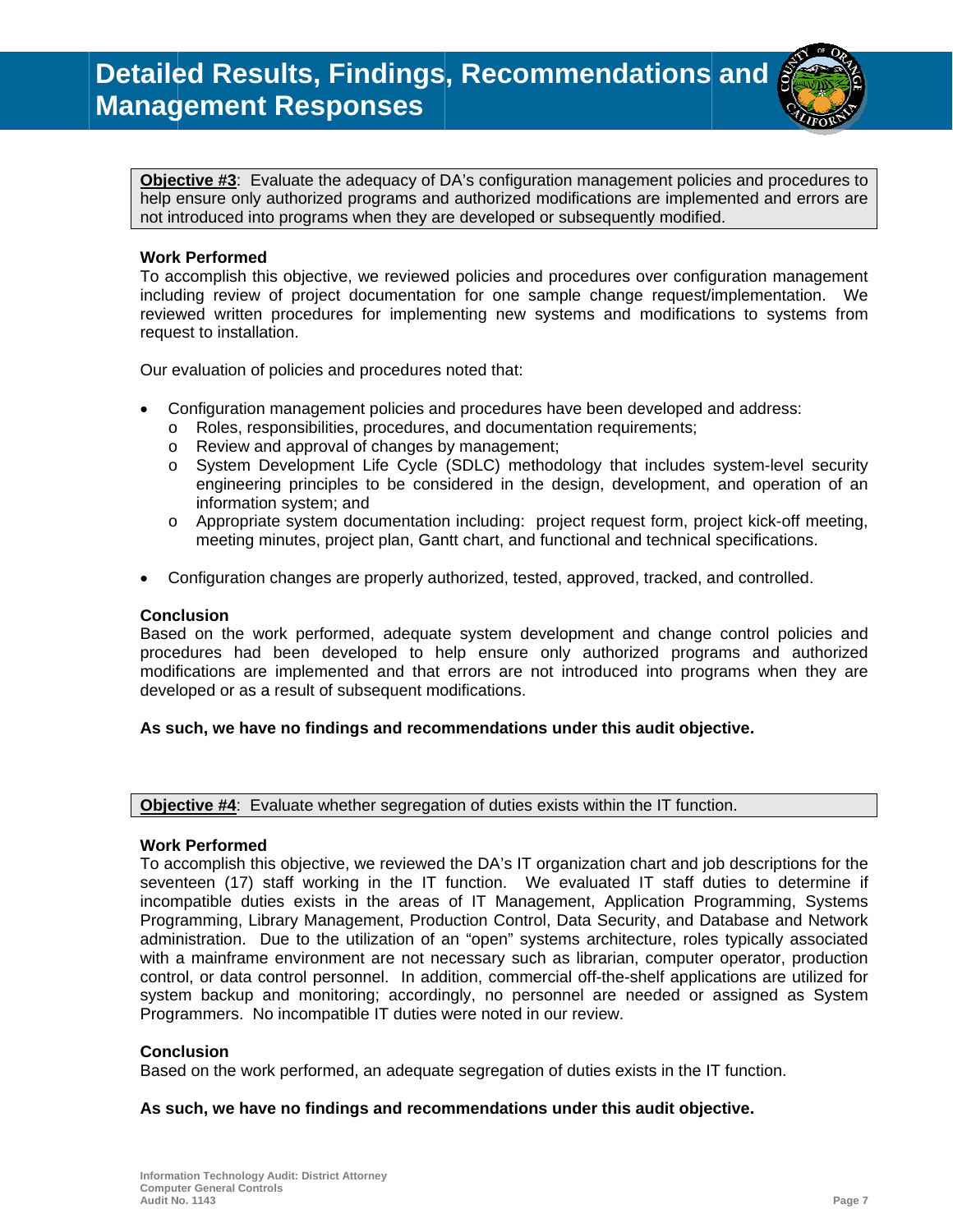

Evaluate the adequacy of DA's policies and procedures for disaster Objective #5: recovery/business continuity to help mitigate service interruptions and protect computing resources from environmental hazards.

#### **Work Performed**

To accomplish this objective, we reviewed applicable policies and procedures for backup and recovery. We also determined the DA was participating in the CEO/IT contingency planning project and the status of their involvement. We observed controls to protect computing resources from environmental hazards at the rooms housing DA's computing resources at the 401 Civic Center building and the 700 Civic Center building. Our evaluation of controls and processes noted that:

- Written backup and recovery procedures were appropriate and addressed the following:
	- o Backups (system, data, full, incremental) are completed regularly;
	- o The recovery process and back-up tapes were recently write tested as part of the Solano County recovery solution to ensure that they can be utilized if required;
	- o The backup scheme allows the system to be restored within 24 hours of an incident;
	- $\circ$  On-site backup tapes are stored in secured, locked and fireproof facilities;
	- o Backup tapes are rotated between on-site and off-site storage facilities; and
	- o Recovery procedures are documented.
- DA was participating in the CEO/IT contingency planning project and is 18% complete with  $\bullet$ Phase One as of April 5, 2012. See Finding #1 below.
- Controls to protect computing resources from environmental hazards at the room housing DA's computing resources at the 401 Civic Center building were adequate and included:
	- o Access to the building is restricted to DA employees with visitor access via the receptionist;
	- o Computer room is restricted to IT staff via badge reader;
	- $\circ$ Computer room has separate AC system with the building as backup;
	- Computer room has emergency power shut off:  $\circ$
	- Smoke, heat, and water detection devices are installed to provide early warning;  $\circ$
	- o Automated fire extinguishing systems are installed;
	- Computer monitoring system sends email alerts for temperature changes;  $\circ$
	- Hand held fire extinguishers are located in strategic locations near the computer;  $\circ$
	- Raised flooring:  $\circ$
	- Computers are secured in rack mounts and bolted to the floor;  $\circ$
	- $\circ$ Uninterrupted power supply (UPS) units are installed for all significant system components;
	- o Building is supported by a diesel backup generator that is tested monthly by OC Public Works;
	- o Emergency lighting has been installed; and
	- Protection systems are maintained regularly.  $\circ$
- Controls to protect computing resources from environmental hazards at the room housing DA's computing resources at the 700 Civic Center building were adequate and included:
	- o Access to the building is controlled by Orange County Sheriffs with visitor access via the receptionist:
	- Computer room is restricted to IT staff via badge reader;  $\circ$
	- o Computer room has separate AC system with the building as backup;
	- $\circ$  Hand held fire extinguishers are located in strategic locations near the computers;
	- $\circ$ Computers are secured in rack mounts and bolted to the floor (case is locked with key in a lock box at 401 Civic Center);
	- Uninterrupted power supply (UPS) units are installed for all significant system components;  $\circ$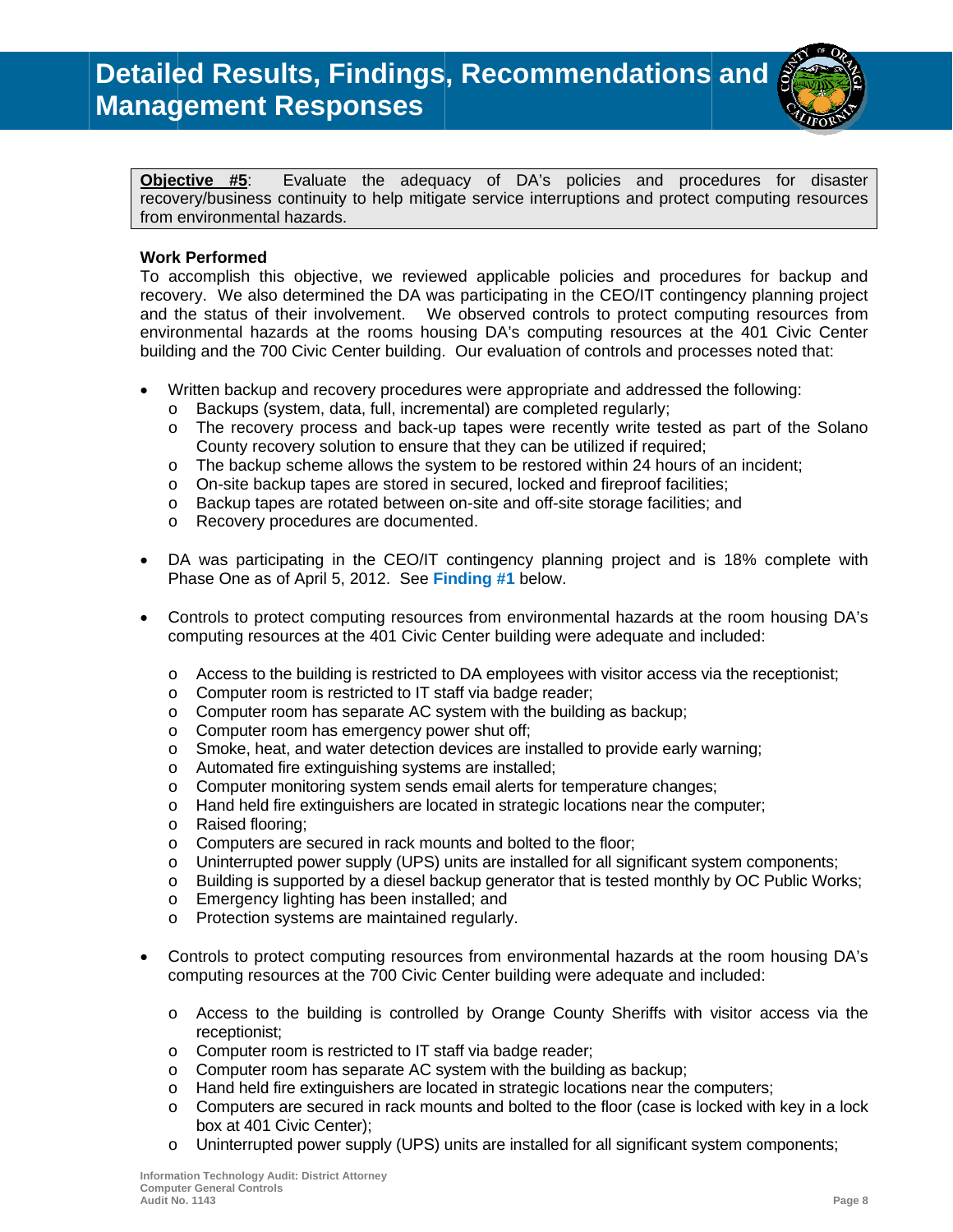

- o Building is supported by a backup generator;
- o Emergency lighting has been installed; and
- o Protection systems are maintained regularly.

#### **Conclusion**

Based on the work performed, adequate policies and procedures for disaster recovery/business continuity have been substantially developed to help mitigate service interruptions and protect computing resources from environmental hazards.

However, our audit disclosed one issue that impacts the CEO/IT business continuity planning documents. We identified one (1) Control Finding to improve and enhance controls and processes in addressing business continuity planning. The finding and recommendation is discussed below.

#### Finding No. 1 - Need to Complete Business Continuity Planning Documents

#### **Summary**

As of April 5, 2012, the DA has completed and submitted to CEO/IT about 18% of the County's Business Continuity Fundamental Plan Components documents for Phase One. (Control Finding)

#### **Details**

A current and effective business continuity plan is necessary to ensure continued operations in the event of a disaster. To this end, the County created the County of Orange Business Continuity Program and tasked CEO/IT with managing this effort. CEO/IT divided the task into two phases: (1) business impact analysis and development of business continuity plan documents, and (2) testing of the plan documents and on-going maintenance of the plan documents. Currently, CEO/IT is coordinating with the County departments to complete the Phase One - Business Continuity Fundamental Plan Components (completion target was end of 2011) and to transition County departments into Phase Two - testing of the plan documents. As part of managing the project, CEO/IT purchased software to assist with the development of the documentation including the PrepareOC and RecoverOC web portals, templates and samples for the Business Continuity Fundamental Plan Components.

As of April 5, 2012, the DA has completed and submitted about 18% of the Business Continuity Fundamental Plan Components documents to CEO/IT. CEO/IT has received the following documents from the DA:

- Critical Business Process Listing (complete),
- Critical Process IT Dependency (complete), and
- Critical Business Process IT Dependency Recovery Strategies Identification (incomplete).

The following documents have not been submitted by DA:

- Delegations of Authority,
- Orders of Succession,
- RACI (Responsible, Accountable, Consulted, Informed) and Team Responsibilities/Detail,
- Logistics Tables (such as Alternate Facilities, IT Dependencies, Vital Records, Workforce Planning, and Vendors and Supporting Departments),
- **Communication Tables,**  $\bullet$
- Critical Business Process Continuity Strategy Identification,  $\bullet$
- Incident Response Workflow/Decision Matrix, and  $\bullet$
- Incident Response Checklist.  $\bullet$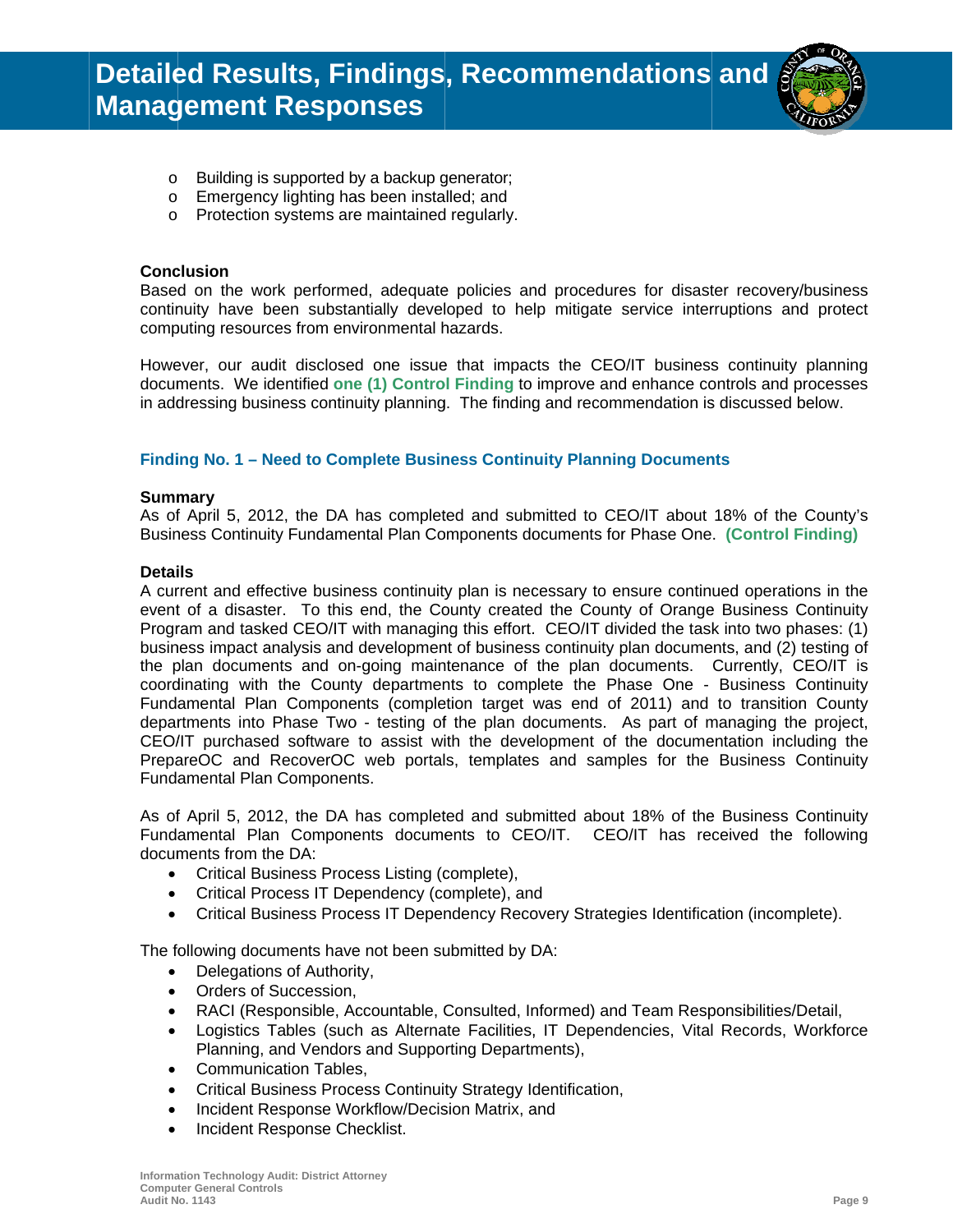

Although the DA has substantially developed the policies and procedures to help mitigate service interruptions in the event of a disaster, the absence of these documents may impede DA from continuing/resuming normal business operations in an effective and timely manner. DA's delays to complete a consolidated business continuity document appear to be due to insufficient resources.

#### **Recommendation No. 1**

DA continues to participate with the Countywide Business Continuity planning project and make it a priority to complete and submit the Business Continuity Fundamental Plan Components documents (Phase One).

#### **District Attorney Management Response**

Concur. The DA has completed and submitted additional Business Continuity Fundamental Plan Components documents since the audit was conducted and will continue to make it a priority to complete the remainder of the required documents. In the interim, the office has substantially developed policies and procedures to mitigate service interruptions and is in a position to continue/resume normal business operations in an effective and timely manner.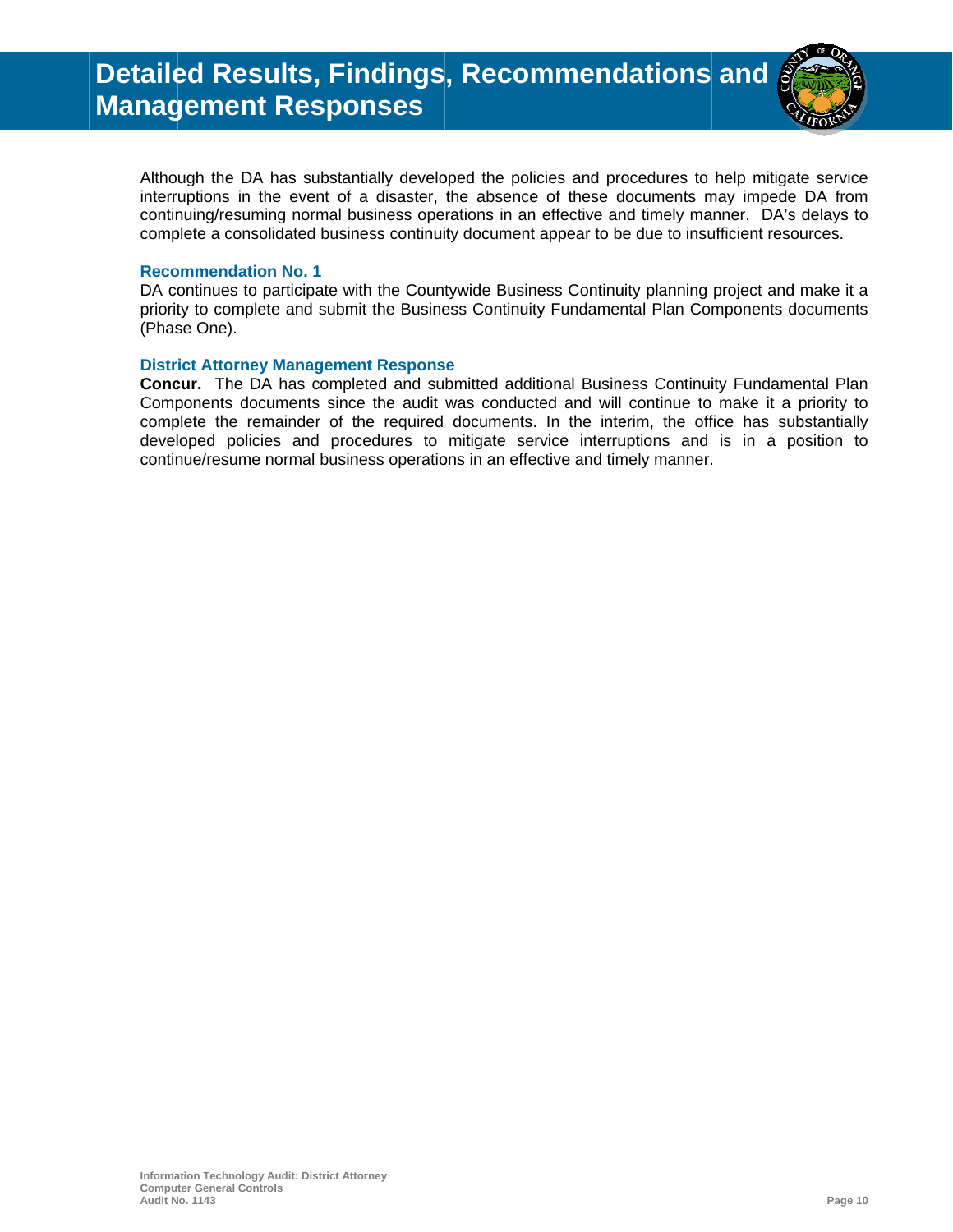

## **ATTACHMENT A: Report Item Classifications**

For purposes of reporting our audit observations and recommendations, we will classify audit report items into three distinct categories:

#### ▶ Critical Control Weaknesses:

Audit findings or a combination of Significant Control Weaknesses that represent serious exceptions to the audit objective(s), policy and/or business goals. Management is expected to address Critical Control Weaknesses brought to their attention immediately.

#### ▶ Significant Control Weaknesses:

Audit findings or a combination of Control Findings that represent a significant deficiency in the design or operation of internal controls. Significant Control Weaknesses require prompt corrective actions.

#### ▶ Control Findings:

Audit findings concerning internal controls, compliance issues, or efficiency/effectiveness issues that require management's corrective action to implement or enhance processes and internal controls. Control Findings are expected to be addressed within our follow-up process of six months, but no later than twelve months.